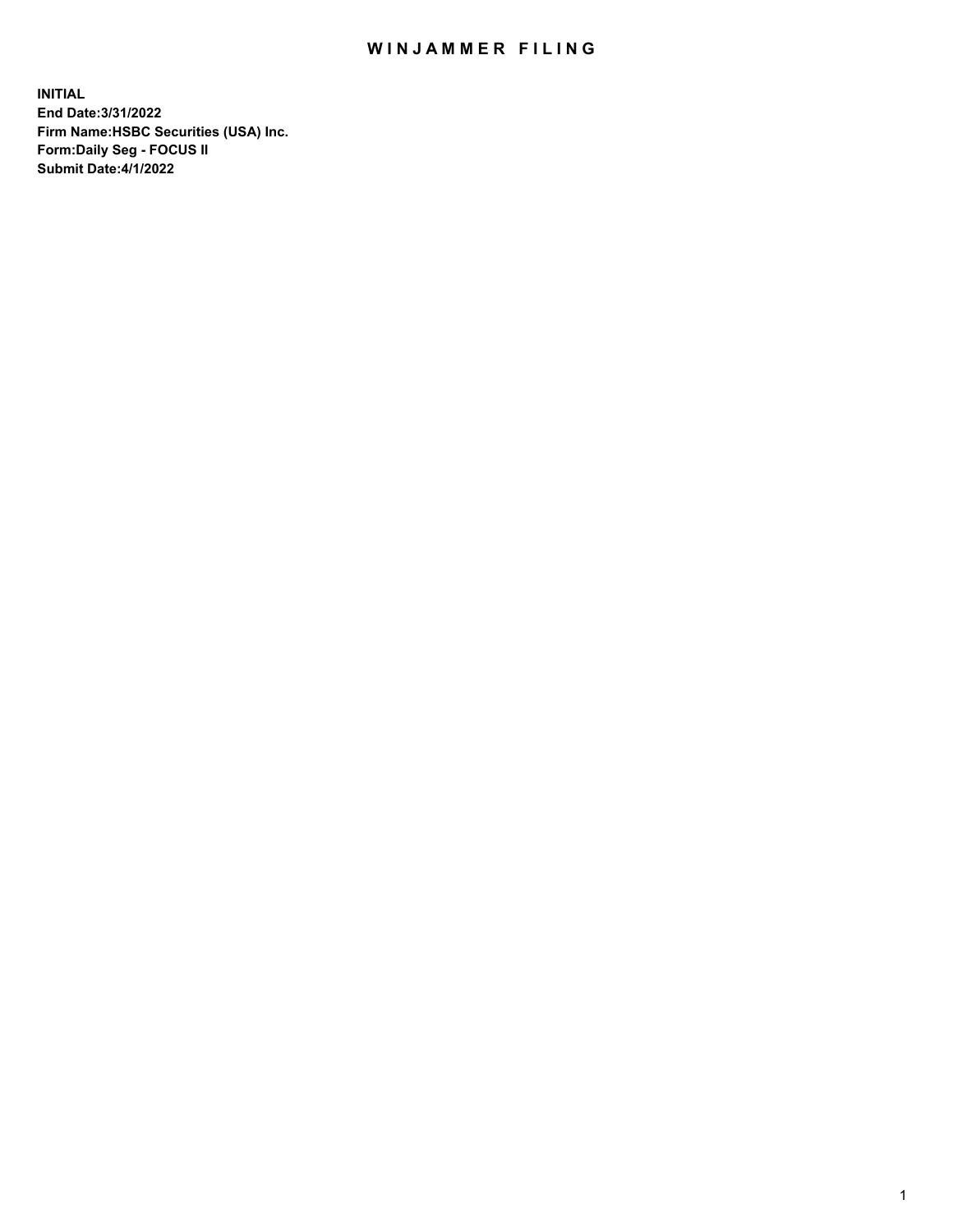**INITIAL End Date:3/31/2022 Firm Name:HSBC Securities (USA) Inc. Form:Daily Seg - FOCUS II Submit Date:4/1/2022 Daily Segregation - Cover Page**

| Name of Company                                                                                                                                                                                                                                                                                                               | <b>HSBC Securities (USA) Inc.</b>                          |
|-------------------------------------------------------------------------------------------------------------------------------------------------------------------------------------------------------------------------------------------------------------------------------------------------------------------------------|------------------------------------------------------------|
| <b>Contact Name</b>                                                                                                                                                                                                                                                                                                           | <b>Michael Vacca</b>                                       |
| <b>Contact Phone Number</b>                                                                                                                                                                                                                                                                                                   | 212-525-7951                                               |
| <b>Contact Email Address</b>                                                                                                                                                                                                                                                                                                  | michael.vacca@us.hsbc.com                                  |
| FCM's Customer Segregated Funds Residual Interest Target (choose one):<br>a. Minimum dollar amount: ; or<br>b. Minimum percentage of customer segregated funds required:%; or<br>c. Dollar amount range between: and; or<br>d. Percentage range of customer segregated funds required between:% and%.                         | 110,000,000<br><u>0</u><br>0 <sub>0</sub><br>00            |
| FCM's Customer Secured Amount Funds Residual Interest Target (choose one):<br>a. Minimum dollar amount: ; or<br>b. Minimum percentage of customer secured funds required:%; or<br>c. Dollar amount range between: and; or<br>d. Percentage range of customer secured funds required between: % and %.                         | 15,000,000<br><u>0</u><br>0 <sub>0</sub><br>0 <sub>0</sub> |
| FCM's Cleared Swaps Customer Collateral Residual Interest Target (choose one):<br>a. Minimum dollar amount: ; or<br>b. Minimum percentage of cleared swaps customer collateral required:%; or<br>c. Dollar amount range between: and; or<br>d. Percentage range of cleared swaps customer collateral required between:% and%. | 75,000,000<br><u>0</u><br><u>00</u><br>00                  |

Attach supporting documents CH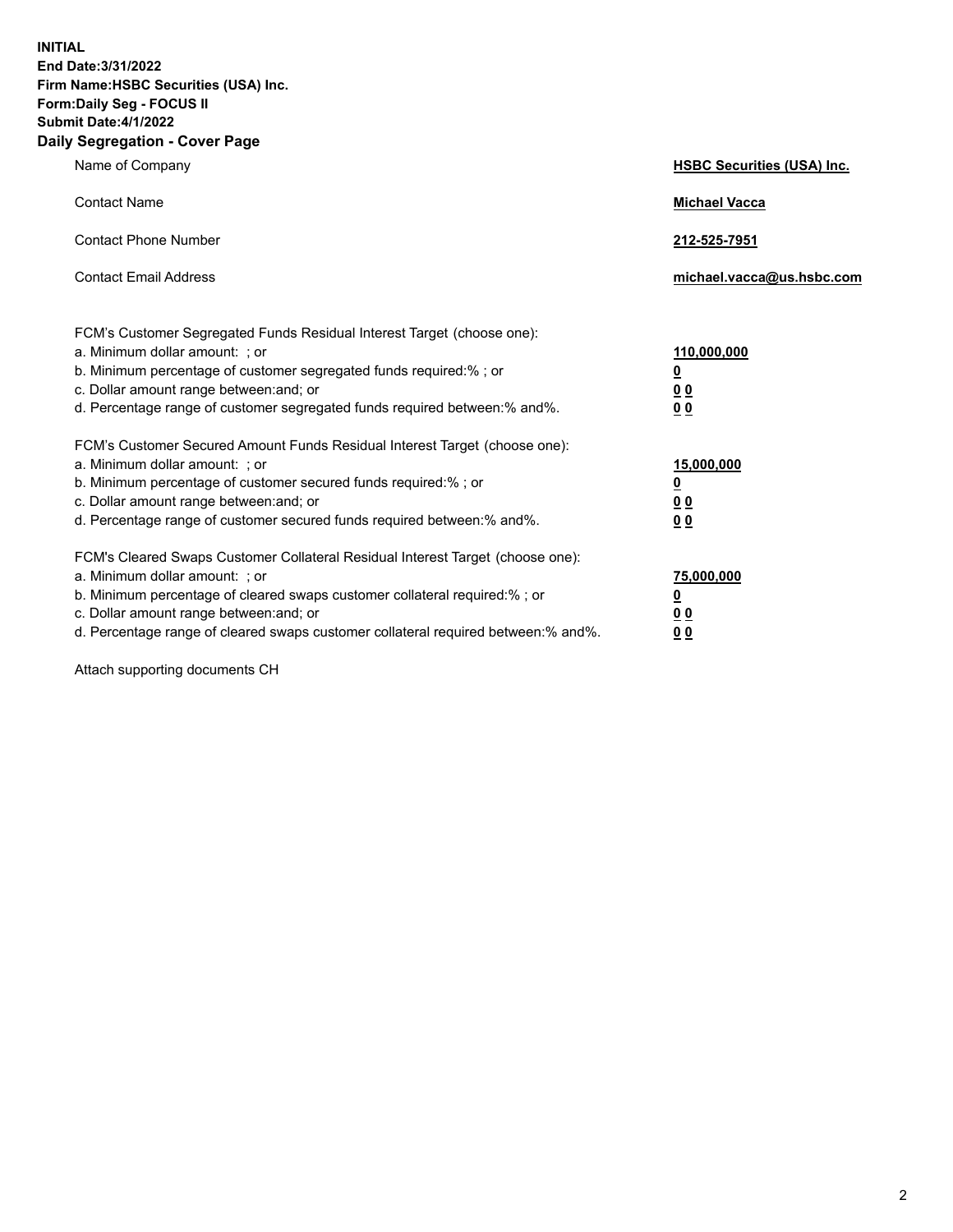**INITIAL End Date:3/31/2022 Firm Name:HSBC Securities (USA) Inc. Form:Daily Seg - FOCUS II Submit Date:4/1/2022 Daily Segregation - Secured Amounts** Foreign Futures and Foreign Options Secured Amounts Amount required to be set aside pursuant to law, rule or regulation of a foreign government or a rule of a self-regulatory organization authorized thereunder **0** [7305] 1. Net ledger balance - Foreign Futures and Foreign Option Trading - All Customers A. Cash **98,131,075** [7315] B. Securities (at market) **51,992,456** [7317] 2. Net unrealized profit (loss) in open futures contracts traded on a foreign board of trade **27,773,344** [7325] 3. Exchange traded options a. Market value of open option contracts purchased on a foreign board of trade **0** [7335] b. Market value of open contracts granted (sold) on a foreign board of trade **0** [7337] 4. Net equity (deficit) (add lines 1. 2. and 3.) **177,896,875** [7345] 5. Account liquidating to a deficit and account with a debit balances - gross amount **1,140,369** [7351] Less: amount offset by customer owned securities **-1,123,855** [7352] **16,514** [7354] 6. Amount required to be set aside as the secured amount - Net Liquidating Equity Method (add lines 4 and 5) **177,913,389** [7355] 7. Greater of amount required to be set aside pursuant to foreign jurisdiction (above) or line 6. **177,913,389** [7360] FUNDS DEPOSITED IN SEPARATE REGULATION 30.7 ACCOUNTS 1. Cash in banks A. Banks located in the United States **25,786,348** [7500] B. Other banks qualified under Regulation 30.7 **0** [7520] **25,786,348** [7530] 2. Securities A. In safekeeping with banks located in the United States **51,992,456** [7540] B. In safekeeping with other banks qualified under Regulation 30.7 **0** [7560] **51,992,456** [7570] 3. Equities with registered futures commission merchants A. Cash **0** [7580] B. Securities **0** [7590] C. Unrealized gain (loss) on open futures contracts **0** [7600] D. Value of long option contracts **0** [7610] E. Value of short option contracts **0** [7615] **0** [7620] 4. Amounts held by clearing organizations of foreign boards of trade A. Cash **0** [7640] B. Securities **0** [7650] C. Amount due to (from) clearing organization - daily variation **0** [7660] D. Value of long option contracts **0** [7670] E. Value of short option contracts **0** [7675] **0** [7680] 5. Amounts held by members of foreign boards of trade A. Cash **126,317,546** [7700] B. Securities **0** [7710] C. Unrealized gain (loss) on open futures contracts **27,773,344** [7720] D. Value of long option contracts **0** [7730] E. Value of short option contracts **0** [7735] **154,090,890** [7740] 6. Amounts with other depositories designated by a foreign board of trade **0** [7760] 7. Segregated funds on hand **0** [7765] 8. Total funds in separate section 30.7 accounts **231,869,694** [7770] 9. Excess (deficiency) Set Aside for Secured Amount (subtract line 7 Secured Statement Page 1 from Line 8) **53,956,305** [7380] 10. Management Target Amount for Excess funds in separate section 30.7 accounts **15,000,000** [7780] 11. Excess (deficiency) funds in separate 30.7 accounts over (under) Management Target **38,956,305** [7785]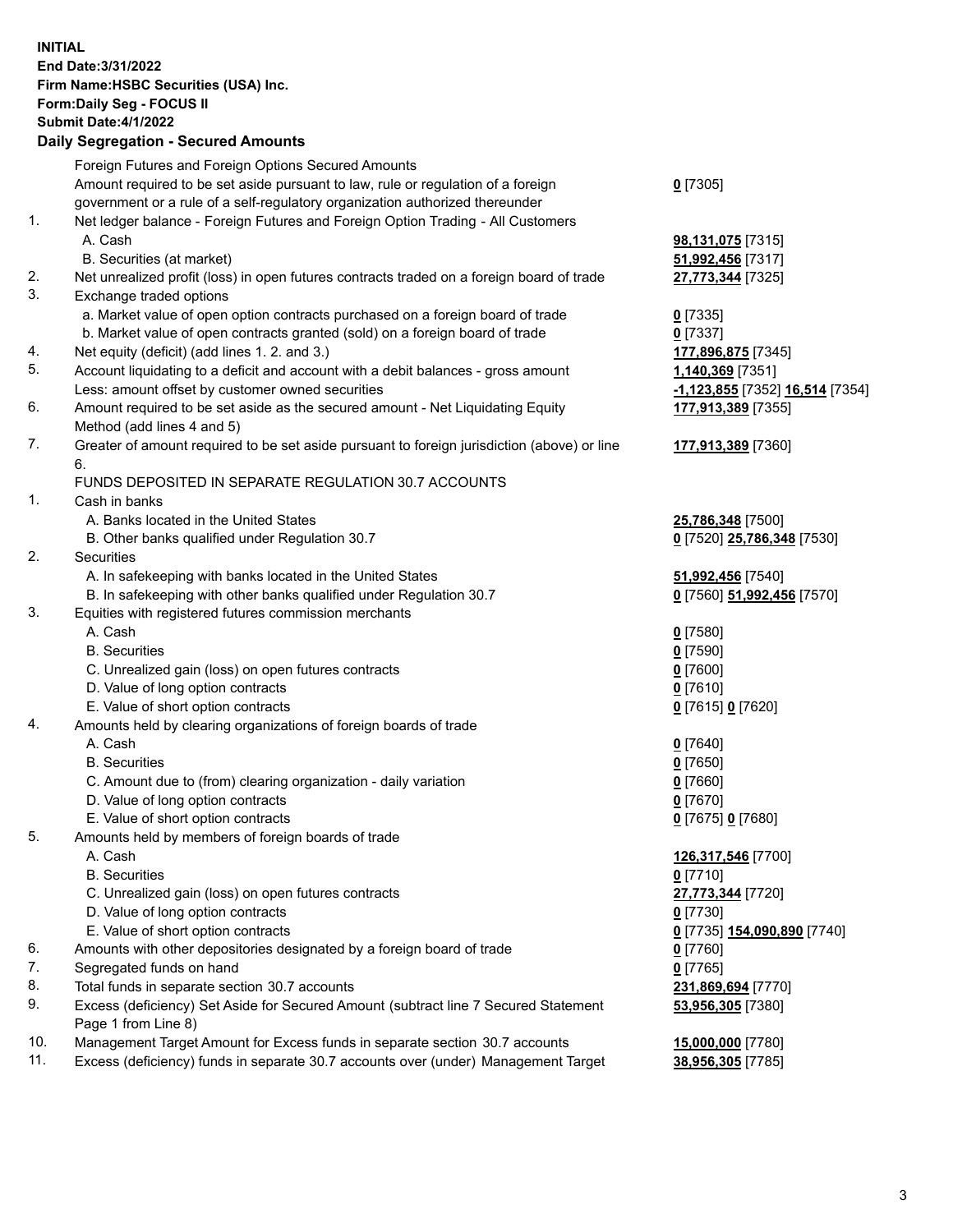| End Date: 3/31/2022<br>Firm Name: HSBC Securities (USA) Inc.<br>Form: Daily Seg - FOCUS II<br><b>Submit Date:4/1/2022</b><br><b>Daily Segregation - Segregation Statement</b><br>SEGREGATION REQUIREMENTS (Section 4d(2) of the CEAct)<br>1.<br>Net ledger balance<br>A. Cash<br>1,647,881,606 [7010]<br>B. Securities (at market)<br>978,394,103 [7020]<br>2.<br>Net unrealized profit (loss) in open futures contracts traded on a contract market<br>600,835,371 [7030]<br>3.<br>Exchange traded options<br>A. Add market value of open option contracts purchased on a contract market<br>4,035,306,319 [7032]<br>B. Deduct market value of open option contracts granted (sold) on a contract market<br>-863,082,624 [7033]<br>4.<br>Net equity (deficit) (add lines 1, 2 and 3)<br>6,399,334,775 [7040]<br>5.<br>Accounts liquidating to a deficit and accounts with<br>debit balances - gross amount<br>9,730,342 [7045]<br>Less: amount offset by customer securities<br>-9,730,342 [7047] 0 [7050]<br>6.<br>Amount required to be segregated (add lines 4 and 5)<br>6,399,334,775 [7060]<br>FUNDS IN SEGREGATED ACCOUNTS<br>7.<br>Deposited in segregated funds bank accounts<br>A. Cash<br>12,024,960 [7070]<br>B. Securities representing investments of customers' funds (at market)<br>$0$ [7080]<br>C. Securities held for particular customers or option customers in lieu of cash (at<br>115,753,600 [7090]<br>market)<br>8.<br>Margins on deposit with derivatives clearing organizations of contract markets<br>A. Cash<br>2,473,820,576 [7100]<br>B. Securities representing investments of customers' funds (at market)<br>174,294,497 [7110]<br>C. Securities held for particular customers or option customers in lieu of cash (at<br>786,214,826 [7120]<br>market)<br>9.<br>Net settlement from (to) derivatives clearing organizations of contract markets<br>-256,484,445 [7130]<br>10.<br>Exchange traded options<br>A. Value of open long option contracts<br>4,035,306,319 [7132]<br>B. Value of open short option contracts<br>-863,082,624 [7133]<br>11.<br>Net equities with other FCMs<br>A. Net liquidating equity<br>83,557 [7140]<br>B. Securities representing investments of customers' funds (at market)<br>$0$ [7160]<br>C. Securities held for particular customers or option customers in lieu of cash (at<br>23,347,656 [7170]<br>market)<br>12.<br>Segregated funds on hand<br>53,078,021 [7150]<br>13.<br>Total amount in segregation (add lines 7 through 12)<br>6,554,356,943 [7180]<br>14.<br>Excess (deficiency) funds in segregation (subtract line 6 from line 13)<br>155,022,168 [7190]<br>15.<br>Management Target Amount for Excess funds in segregation<br>110,000,000 [7194] | <b>INITIAL</b> |  |
|-------------------------------------------------------------------------------------------------------------------------------------------------------------------------------------------------------------------------------------------------------------------------------------------------------------------------------------------------------------------------------------------------------------------------------------------------------------------------------------------------------------------------------------------------------------------------------------------------------------------------------------------------------------------------------------------------------------------------------------------------------------------------------------------------------------------------------------------------------------------------------------------------------------------------------------------------------------------------------------------------------------------------------------------------------------------------------------------------------------------------------------------------------------------------------------------------------------------------------------------------------------------------------------------------------------------------------------------------------------------------------------------------------------------------------------------------------------------------------------------------------------------------------------------------------------------------------------------------------------------------------------------------------------------------------------------------------------------------------------------------------------------------------------------------------------------------------------------------------------------------------------------------------------------------------------------------------------------------------------------------------------------------------------------------------------------------------------------------------------------------------------------------------------------------------------------------------------------------------------------------------------------------------------------------------------------------------------------------------------------------------------------------------------------------------------------------------------------------------------------------------------------------------------------------------------------------------------------------------------------------------------------------------------------------------------------------------------------------------------|----------------|--|
|                                                                                                                                                                                                                                                                                                                                                                                                                                                                                                                                                                                                                                                                                                                                                                                                                                                                                                                                                                                                                                                                                                                                                                                                                                                                                                                                                                                                                                                                                                                                                                                                                                                                                                                                                                                                                                                                                                                                                                                                                                                                                                                                                                                                                                                                                                                                                                                                                                                                                                                                                                                                                                                                                                                                     |                |  |
|                                                                                                                                                                                                                                                                                                                                                                                                                                                                                                                                                                                                                                                                                                                                                                                                                                                                                                                                                                                                                                                                                                                                                                                                                                                                                                                                                                                                                                                                                                                                                                                                                                                                                                                                                                                                                                                                                                                                                                                                                                                                                                                                                                                                                                                                                                                                                                                                                                                                                                                                                                                                                                                                                                                                     |                |  |
|                                                                                                                                                                                                                                                                                                                                                                                                                                                                                                                                                                                                                                                                                                                                                                                                                                                                                                                                                                                                                                                                                                                                                                                                                                                                                                                                                                                                                                                                                                                                                                                                                                                                                                                                                                                                                                                                                                                                                                                                                                                                                                                                                                                                                                                                                                                                                                                                                                                                                                                                                                                                                                                                                                                                     |                |  |
|                                                                                                                                                                                                                                                                                                                                                                                                                                                                                                                                                                                                                                                                                                                                                                                                                                                                                                                                                                                                                                                                                                                                                                                                                                                                                                                                                                                                                                                                                                                                                                                                                                                                                                                                                                                                                                                                                                                                                                                                                                                                                                                                                                                                                                                                                                                                                                                                                                                                                                                                                                                                                                                                                                                                     |                |  |
|                                                                                                                                                                                                                                                                                                                                                                                                                                                                                                                                                                                                                                                                                                                                                                                                                                                                                                                                                                                                                                                                                                                                                                                                                                                                                                                                                                                                                                                                                                                                                                                                                                                                                                                                                                                                                                                                                                                                                                                                                                                                                                                                                                                                                                                                                                                                                                                                                                                                                                                                                                                                                                                                                                                                     |                |  |
|                                                                                                                                                                                                                                                                                                                                                                                                                                                                                                                                                                                                                                                                                                                                                                                                                                                                                                                                                                                                                                                                                                                                                                                                                                                                                                                                                                                                                                                                                                                                                                                                                                                                                                                                                                                                                                                                                                                                                                                                                                                                                                                                                                                                                                                                                                                                                                                                                                                                                                                                                                                                                                                                                                                                     |                |  |
|                                                                                                                                                                                                                                                                                                                                                                                                                                                                                                                                                                                                                                                                                                                                                                                                                                                                                                                                                                                                                                                                                                                                                                                                                                                                                                                                                                                                                                                                                                                                                                                                                                                                                                                                                                                                                                                                                                                                                                                                                                                                                                                                                                                                                                                                                                                                                                                                                                                                                                                                                                                                                                                                                                                                     |                |  |
|                                                                                                                                                                                                                                                                                                                                                                                                                                                                                                                                                                                                                                                                                                                                                                                                                                                                                                                                                                                                                                                                                                                                                                                                                                                                                                                                                                                                                                                                                                                                                                                                                                                                                                                                                                                                                                                                                                                                                                                                                                                                                                                                                                                                                                                                                                                                                                                                                                                                                                                                                                                                                                                                                                                                     |                |  |
|                                                                                                                                                                                                                                                                                                                                                                                                                                                                                                                                                                                                                                                                                                                                                                                                                                                                                                                                                                                                                                                                                                                                                                                                                                                                                                                                                                                                                                                                                                                                                                                                                                                                                                                                                                                                                                                                                                                                                                                                                                                                                                                                                                                                                                                                                                                                                                                                                                                                                                                                                                                                                                                                                                                                     |                |  |
|                                                                                                                                                                                                                                                                                                                                                                                                                                                                                                                                                                                                                                                                                                                                                                                                                                                                                                                                                                                                                                                                                                                                                                                                                                                                                                                                                                                                                                                                                                                                                                                                                                                                                                                                                                                                                                                                                                                                                                                                                                                                                                                                                                                                                                                                                                                                                                                                                                                                                                                                                                                                                                                                                                                                     |                |  |
|                                                                                                                                                                                                                                                                                                                                                                                                                                                                                                                                                                                                                                                                                                                                                                                                                                                                                                                                                                                                                                                                                                                                                                                                                                                                                                                                                                                                                                                                                                                                                                                                                                                                                                                                                                                                                                                                                                                                                                                                                                                                                                                                                                                                                                                                                                                                                                                                                                                                                                                                                                                                                                                                                                                                     |                |  |
|                                                                                                                                                                                                                                                                                                                                                                                                                                                                                                                                                                                                                                                                                                                                                                                                                                                                                                                                                                                                                                                                                                                                                                                                                                                                                                                                                                                                                                                                                                                                                                                                                                                                                                                                                                                                                                                                                                                                                                                                                                                                                                                                                                                                                                                                                                                                                                                                                                                                                                                                                                                                                                                                                                                                     |                |  |
|                                                                                                                                                                                                                                                                                                                                                                                                                                                                                                                                                                                                                                                                                                                                                                                                                                                                                                                                                                                                                                                                                                                                                                                                                                                                                                                                                                                                                                                                                                                                                                                                                                                                                                                                                                                                                                                                                                                                                                                                                                                                                                                                                                                                                                                                                                                                                                                                                                                                                                                                                                                                                                                                                                                                     |                |  |
|                                                                                                                                                                                                                                                                                                                                                                                                                                                                                                                                                                                                                                                                                                                                                                                                                                                                                                                                                                                                                                                                                                                                                                                                                                                                                                                                                                                                                                                                                                                                                                                                                                                                                                                                                                                                                                                                                                                                                                                                                                                                                                                                                                                                                                                                                                                                                                                                                                                                                                                                                                                                                                                                                                                                     |                |  |
|                                                                                                                                                                                                                                                                                                                                                                                                                                                                                                                                                                                                                                                                                                                                                                                                                                                                                                                                                                                                                                                                                                                                                                                                                                                                                                                                                                                                                                                                                                                                                                                                                                                                                                                                                                                                                                                                                                                                                                                                                                                                                                                                                                                                                                                                                                                                                                                                                                                                                                                                                                                                                                                                                                                                     |                |  |
|                                                                                                                                                                                                                                                                                                                                                                                                                                                                                                                                                                                                                                                                                                                                                                                                                                                                                                                                                                                                                                                                                                                                                                                                                                                                                                                                                                                                                                                                                                                                                                                                                                                                                                                                                                                                                                                                                                                                                                                                                                                                                                                                                                                                                                                                                                                                                                                                                                                                                                                                                                                                                                                                                                                                     |                |  |
|                                                                                                                                                                                                                                                                                                                                                                                                                                                                                                                                                                                                                                                                                                                                                                                                                                                                                                                                                                                                                                                                                                                                                                                                                                                                                                                                                                                                                                                                                                                                                                                                                                                                                                                                                                                                                                                                                                                                                                                                                                                                                                                                                                                                                                                                                                                                                                                                                                                                                                                                                                                                                                                                                                                                     |                |  |
|                                                                                                                                                                                                                                                                                                                                                                                                                                                                                                                                                                                                                                                                                                                                                                                                                                                                                                                                                                                                                                                                                                                                                                                                                                                                                                                                                                                                                                                                                                                                                                                                                                                                                                                                                                                                                                                                                                                                                                                                                                                                                                                                                                                                                                                                                                                                                                                                                                                                                                                                                                                                                                                                                                                                     |                |  |
|                                                                                                                                                                                                                                                                                                                                                                                                                                                                                                                                                                                                                                                                                                                                                                                                                                                                                                                                                                                                                                                                                                                                                                                                                                                                                                                                                                                                                                                                                                                                                                                                                                                                                                                                                                                                                                                                                                                                                                                                                                                                                                                                                                                                                                                                                                                                                                                                                                                                                                                                                                                                                                                                                                                                     |                |  |
|                                                                                                                                                                                                                                                                                                                                                                                                                                                                                                                                                                                                                                                                                                                                                                                                                                                                                                                                                                                                                                                                                                                                                                                                                                                                                                                                                                                                                                                                                                                                                                                                                                                                                                                                                                                                                                                                                                                                                                                                                                                                                                                                                                                                                                                                                                                                                                                                                                                                                                                                                                                                                                                                                                                                     |                |  |
|                                                                                                                                                                                                                                                                                                                                                                                                                                                                                                                                                                                                                                                                                                                                                                                                                                                                                                                                                                                                                                                                                                                                                                                                                                                                                                                                                                                                                                                                                                                                                                                                                                                                                                                                                                                                                                                                                                                                                                                                                                                                                                                                                                                                                                                                                                                                                                                                                                                                                                                                                                                                                                                                                                                                     |                |  |
|                                                                                                                                                                                                                                                                                                                                                                                                                                                                                                                                                                                                                                                                                                                                                                                                                                                                                                                                                                                                                                                                                                                                                                                                                                                                                                                                                                                                                                                                                                                                                                                                                                                                                                                                                                                                                                                                                                                                                                                                                                                                                                                                                                                                                                                                                                                                                                                                                                                                                                                                                                                                                                                                                                                                     |                |  |
|                                                                                                                                                                                                                                                                                                                                                                                                                                                                                                                                                                                                                                                                                                                                                                                                                                                                                                                                                                                                                                                                                                                                                                                                                                                                                                                                                                                                                                                                                                                                                                                                                                                                                                                                                                                                                                                                                                                                                                                                                                                                                                                                                                                                                                                                                                                                                                                                                                                                                                                                                                                                                                                                                                                                     |                |  |
|                                                                                                                                                                                                                                                                                                                                                                                                                                                                                                                                                                                                                                                                                                                                                                                                                                                                                                                                                                                                                                                                                                                                                                                                                                                                                                                                                                                                                                                                                                                                                                                                                                                                                                                                                                                                                                                                                                                                                                                                                                                                                                                                                                                                                                                                                                                                                                                                                                                                                                                                                                                                                                                                                                                                     |                |  |
|                                                                                                                                                                                                                                                                                                                                                                                                                                                                                                                                                                                                                                                                                                                                                                                                                                                                                                                                                                                                                                                                                                                                                                                                                                                                                                                                                                                                                                                                                                                                                                                                                                                                                                                                                                                                                                                                                                                                                                                                                                                                                                                                                                                                                                                                                                                                                                                                                                                                                                                                                                                                                                                                                                                                     |                |  |
|                                                                                                                                                                                                                                                                                                                                                                                                                                                                                                                                                                                                                                                                                                                                                                                                                                                                                                                                                                                                                                                                                                                                                                                                                                                                                                                                                                                                                                                                                                                                                                                                                                                                                                                                                                                                                                                                                                                                                                                                                                                                                                                                                                                                                                                                                                                                                                                                                                                                                                                                                                                                                                                                                                                                     |                |  |
|                                                                                                                                                                                                                                                                                                                                                                                                                                                                                                                                                                                                                                                                                                                                                                                                                                                                                                                                                                                                                                                                                                                                                                                                                                                                                                                                                                                                                                                                                                                                                                                                                                                                                                                                                                                                                                                                                                                                                                                                                                                                                                                                                                                                                                                                                                                                                                                                                                                                                                                                                                                                                                                                                                                                     |                |  |
|                                                                                                                                                                                                                                                                                                                                                                                                                                                                                                                                                                                                                                                                                                                                                                                                                                                                                                                                                                                                                                                                                                                                                                                                                                                                                                                                                                                                                                                                                                                                                                                                                                                                                                                                                                                                                                                                                                                                                                                                                                                                                                                                                                                                                                                                                                                                                                                                                                                                                                                                                                                                                                                                                                                                     |                |  |
|                                                                                                                                                                                                                                                                                                                                                                                                                                                                                                                                                                                                                                                                                                                                                                                                                                                                                                                                                                                                                                                                                                                                                                                                                                                                                                                                                                                                                                                                                                                                                                                                                                                                                                                                                                                                                                                                                                                                                                                                                                                                                                                                                                                                                                                                                                                                                                                                                                                                                                                                                                                                                                                                                                                                     |                |  |
|                                                                                                                                                                                                                                                                                                                                                                                                                                                                                                                                                                                                                                                                                                                                                                                                                                                                                                                                                                                                                                                                                                                                                                                                                                                                                                                                                                                                                                                                                                                                                                                                                                                                                                                                                                                                                                                                                                                                                                                                                                                                                                                                                                                                                                                                                                                                                                                                                                                                                                                                                                                                                                                                                                                                     |                |  |
|                                                                                                                                                                                                                                                                                                                                                                                                                                                                                                                                                                                                                                                                                                                                                                                                                                                                                                                                                                                                                                                                                                                                                                                                                                                                                                                                                                                                                                                                                                                                                                                                                                                                                                                                                                                                                                                                                                                                                                                                                                                                                                                                                                                                                                                                                                                                                                                                                                                                                                                                                                                                                                                                                                                                     |                |  |
|                                                                                                                                                                                                                                                                                                                                                                                                                                                                                                                                                                                                                                                                                                                                                                                                                                                                                                                                                                                                                                                                                                                                                                                                                                                                                                                                                                                                                                                                                                                                                                                                                                                                                                                                                                                                                                                                                                                                                                                                                                                                                                                                                                                                                                                                                                                                                                                                                                                                                                                                                                                                                                                                                                                                     |                |  |
|                                                                                                                                                                                                                                                                                                                                                                                                                                                                                                                                                                                                                                                                                                                                                                                                                                                                                                                                                                                                                                                                                                                                                                                                                                                                                                                                                                                                                                                                                                                                                                                                                                                                                                                                                                                                                                                                                                                                                                                                                                                                                                                                                                                                                                                                                                                                                                                                                                                                                                                                                                                                                                                                                                                                     |                |  |
|                                                                                                                                                                                                                                                                                                                                                                                                                                                                                                                                                                                                                                                                                                                                                                                                                                                                                                                                                                                                                                                                                                                                                                                                                                                                                                                                                                                                                                                                                                                                                                                                                                                                                                                                                                                                                                                                                                                                                                                                                                                                                                                                                                                                                                                                                                                                                                                                                                                                                                                                                                                                                                                                                                                                     |                |  |
|                                                                                                                                                                                                                                                                                                                                                                                                                                                                                                                                                                                                                                                                                                                                                                                                                                                                                                                                                                                                                                                                                                                                                                                                                                                                                                                                                                                                                                                                                                                                                                                                                                                                                                                                                                                                                                                                                                                                                                                                                                                                                                                                                                                                                                                                                                                                                                                                                                                                                                                                                                                                                                                                                                                                     |                |  |
|                                                                                                                                                                                                                                                                                                                                                                                                                                                                                                                                                                                                                                                                                                                                                                                                                                                                                                                                                                                                                                                                                                                                                                                                                                                                                                                                                                                                                                                                                                                                                                                                                                                                                                                                                                                                                                                                                                                                                                                                                                                                                                                                                                                                                                                                                                                                                                                                                                                                                                                                                                                                                                                                                                                                     |                |  |
|                                                                                                                                                                                                                                                                                                                                                                                                                                                                                                                                                                                                                                                                                                                                                                                                                                                                                                                                                                                                                                                                                                                                                                                                                                                                                                                                                                                                                                                                                                                                                                                                                                                                                                                                                                                                                                                                                                                                                                                                                                                                                                                                                                                                                                                                                                                                                                                                                                                                                                                                                                                                                                                                                                                                     |                |  |
|                                                                                                                                                                                                                                                                                                                                                                                                                                                                                                                                                                                                                                                                                                                                                                                                                                                                                                                                                                                                                                                                                                                                                                                                                                                                                                                                                                                                                                                                                                                                                                                                                                                                                                                                                                                                                                                                                                                                                                                                                                                                                                                                                                                                                                                                                                                                                                                                                                                                                                                                                                                                                                                                                                                                     |                |  |
|                                                                                                                                                                                                                                                                                                                                                                                                                                                                                                                                                                                                                                                                                                                                                                                                                                                                                                                                                                                                                                                                                                                                                                                                                                                                                                                                                                                                                                                                                                                                                                                                                                                                                                                                                                                                                                                                                                                                                                                                                                                                                                                                                                                                                                                                                                                                                                                                                                                                                                                                                                                                                                                                                                                                     |                |  |
|                                                                                                                                                                                                                                                                                                                                                                                                                                                                                                                                                                                                                                                                                                                                                                                                                                                                                                                                                                                                                                                                                                                                                                                                                                                                                                                                                                                                                                                                                                                                                                                                                                                                                                                                                                                                                                                                                                                                                                                                                                                                                                                                                                                                                                                                                                                                                                                                                                                                                                                                                                                                                                                                                                                                     |                |  |

16. Excess (deficiency) funds in segregation over (under) Management Target Amount Excess

**45,022,168** [7198]